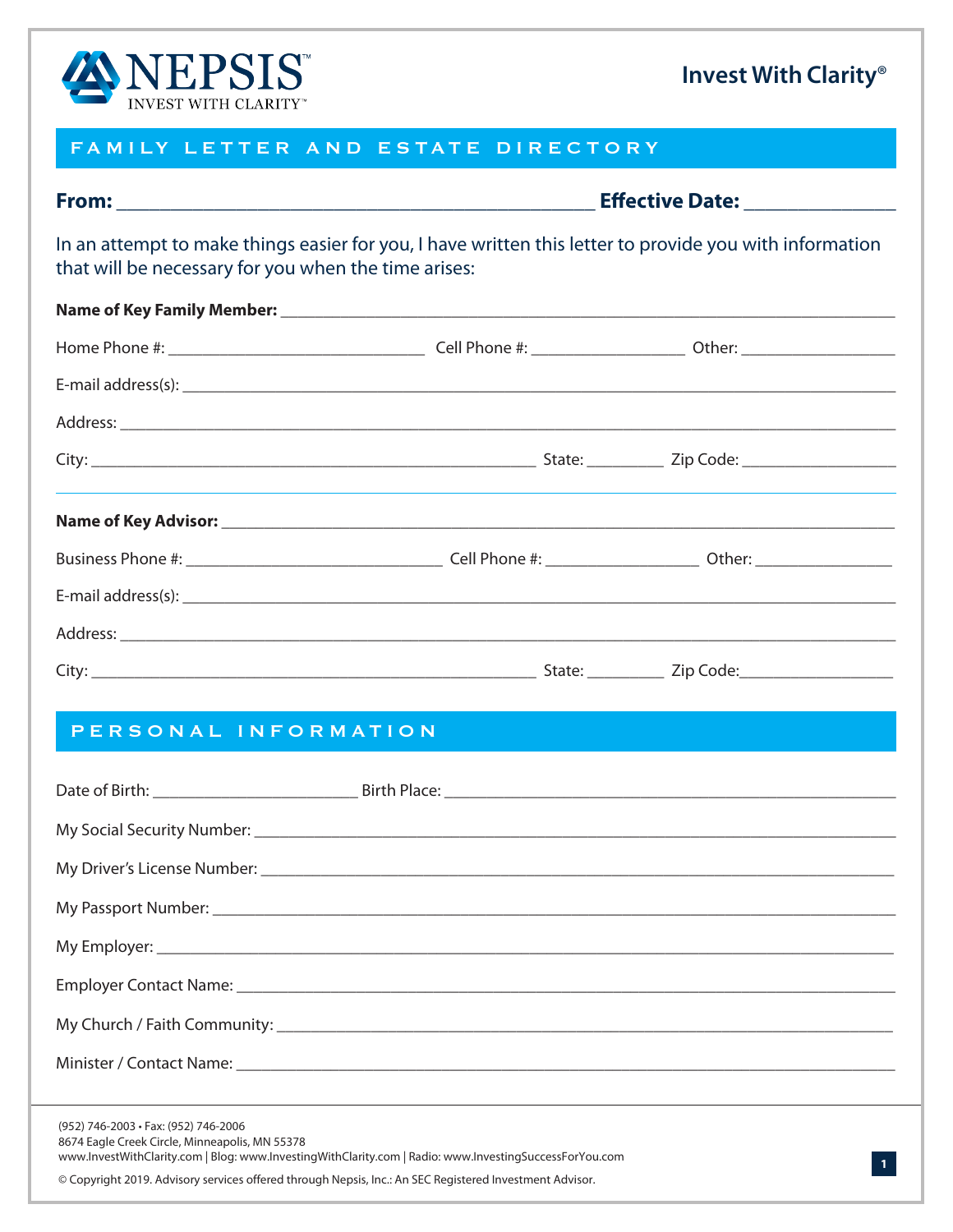

#### FAMILY INFORMATION

|                                                                                        |                                                                                                                                                                                                                   | E-mail address(s): example and a set of the set of the set of the set of the set of the set of the set of the set of the set of the set of the set of the set of the set of the set of the set of the set of the set of the se |
|----------------------------------------------------------------------------------------|-------------------------------------------------------------------------------------------------------------------------------------------------------------------------------------------------------------------|--------------------------------------------------------------------------------------------------------------------------------------------------------------------------------------------------------------------------------|
|                                                                                        |                                                                                                                                                                                                                   |                                                                                                                                                                                                                                |
|                                                                                        |                                                                                                                                                                                                                   |                                                                                                                                                                                                                                |
| Child:                                                                                 |                                                                                                                                                                                                                   |                                                                                                                                                                                                                                |
|                                                                                        |                                                                                                                                                                                                                   |                                                                                                                                                                                                                                |
|                                                                                        |                                                                                                                                                                                                                   |                                                                                                                                                                                                                                |
|                                                                                        |                                                                                                                                                                                                                   |                                                                                                                                                                                                                                |
|                                                                                        |                                                                                                                                                                                                                   |                                                                                                                                                                                                                                |
|                                                                                        |                                                                                                                                                                                                                   |                                                                                                                                                                                                                                |
| (952) 746-2003 · Fax: (952) 746-2006<br>8674 Eagle Creek Circle, Minneapolis, MN 55378 | www.InvestWithClarity.com   Blog: www.InvestingWithClarity.com   Radio: www.InvestingSuccessForYou.com<br>© Copyright 2019. Advisory services offered through Nepsis, Inc.: An SEC Registered Investment Advisor. | $\overline{2}$                                                                                                                                                                                                                 |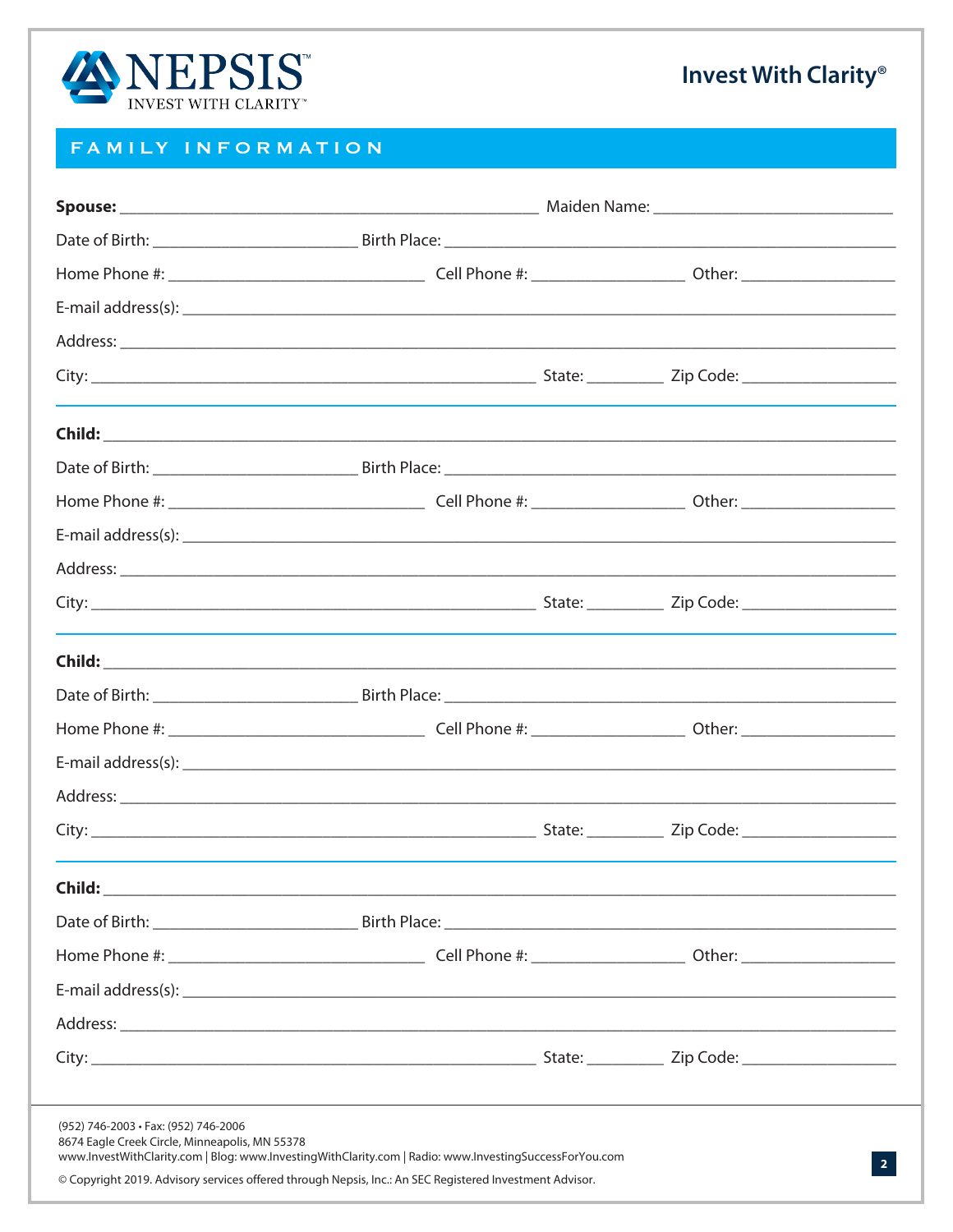

#### FAMILY INFORMATION

|                                                                                        |                                                                                                                                                                                                                   |     | E-mail address(s): example and a set of the set of the set of the set of the set of the set of the set of the set of the set of the set of the set of the set of the set of the set of the set of the set of the set of the se |
|----------------------------------------------------------------------------------------|-------------------------------------------------------------------------------------------------------------------------------------------------------------------------------------------------------------------|-----|--------------------------------------------------------------------------------------------------------------------------------------------------------------------------------------------------------------------------------|
|                                                                                        |                                                                                                                                                                                                                   |     |                                                                                                                                                                                                                                |
|                                                                                        |                                                                                                                                                                                                                   |     |                                                                                                                                                                                                                                |
|                                                                                        |                                                                                                                                                                                                                   |     |                                                                                                                                                                                                                                |
|                                                                                        |                                                                                                                                                                                                                   |     |                                                                                                                                                                                                                                |
|                                                                                        |                                                                                                                                                                                                                   |     |                                                                                                                                                                                                                                |
|                                                                                        |                                                                                                                                                                                                                   |     |                                                                                                                                                                                                                                |
|                                                                                        |                                                                                                                                                                                                                   |     |                                                                                                                                                                                                                                |
|                                                                                        |                                                                                                                                                                                                                   |     |                                                                                                                                                                                                                                |
| <b>Pet Name</b>                                                                        |                                                                                                                                                                                                                   | Age | <b>Type</b><br>$\text{Dog}(\ )\text{Cat}(\ )$ Other                                                                                                                                                                            |
|                                                                                        |                                                                                                                                                                                                                   |     | $\text{Dog}(\ )\text{Cat}(\ )$ Other                                                                                                                                                                                           |
|                                                                                        |                                                                                                                                                                                                                   |     | $\text{Dog}(\ )$ Cat $(\ )$ Other                                                                                                                                                                                              |
|                                                                                        |                                                                                                                                                                                                                   |     |                                                                                                                                                                                                                                |
|                                                                                        |                                                                                                                                                                                                                   |     |                                                                                                                                                                                                                                |
|                                                                                        |                                                                                                                                                                                                                   |     |                                                                                                                                                                                                                                |
|                                                                                        |                                                                                                                                                                                                                   |     |                                                                                                                                                                                                                                |
| (952) 746-2003 · Fax: (952) 746-2006<br>8674 Eagle Creek Circle, Minneapolis, MN 55378 | www.InvestWithClarity.com   Blog: www.InvestingWithClarity.com   Radio: www.InvestingSuccessForYou.com<br>© Copyright 2019. Advisory services offered through Nepsis, Inc.: An SEC Registered Investment Advisor. |     |                                                                                                                                                                                                                                |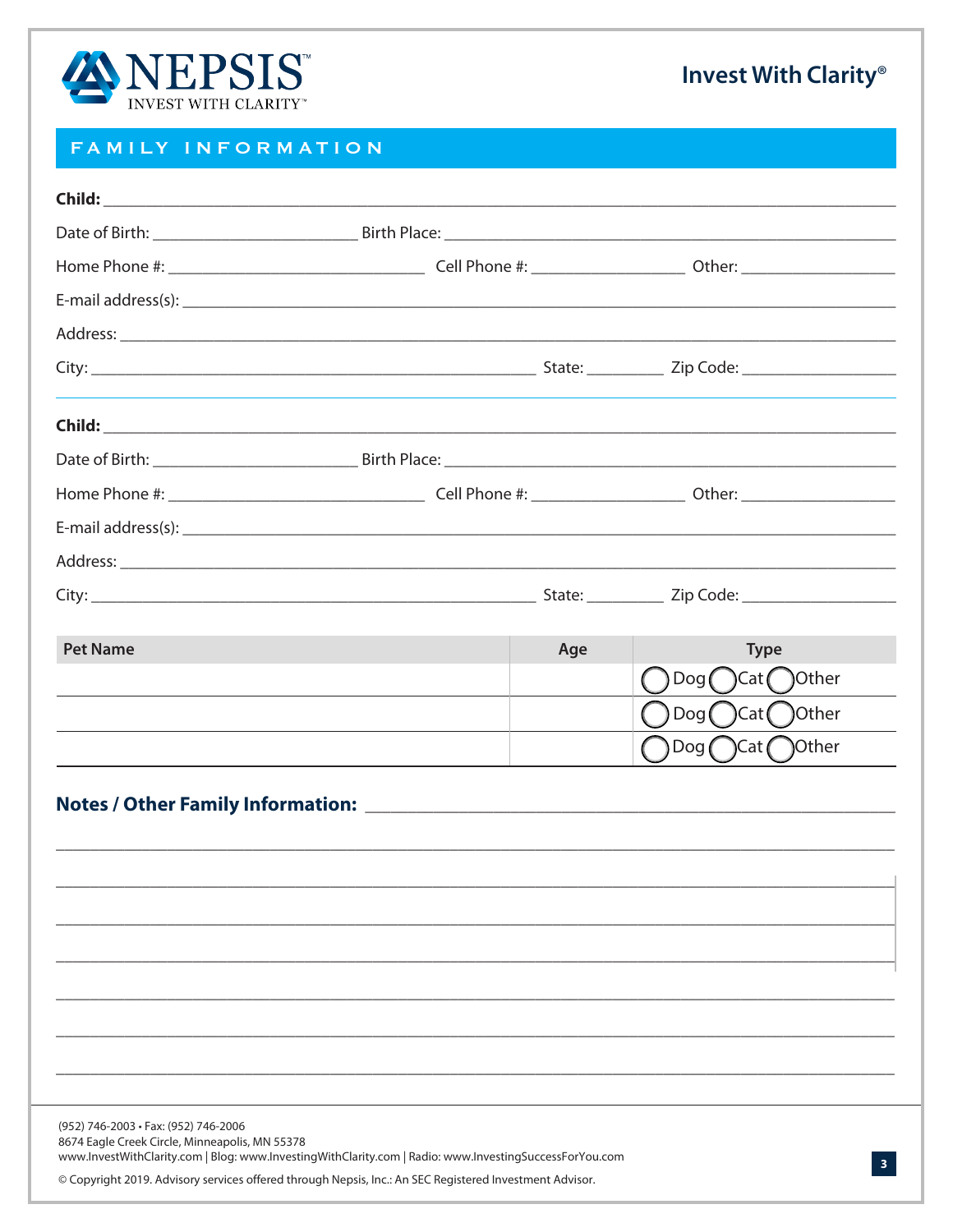

#### ADVISORS AND REPRESENTATIVES

| E-mail address(s): example and a series of the series of the series of the series of the series of the series of the series of the series of the series of the series of the series of the series of the series of the series                                                                               |  |
|-------------------------------------------------------------------------------------------------------------------------------------------------------------------------------------------------------------------------------------------------------------------------------------------------------------|--|
|                                                                                                                                                                                                                                                                                                             |  |
|                                                                                                                                                                                                                                                                                                             |  |
|                                                                                                                                                                                                                                                                                                             |  |
|                                                                                                                                                                                                                                                                                                             |  |
|                                                                                                                                                                                                                                                                                                             |  |
|                                                                                                                                                                                                                                                                                                             |  |
|                                                                                                                                                                                                                                                                                                             |  |
|                                                                                                                                                                                                                                                                                                             |  |
|                                                                                                                                                                                                                                                                                                             |  |
|                                                                                                                                                                                                                                                                                                             |  |
|                                                                                                                                                                                                                                                                                                             |  |
|                                                                                                                                                                                                                                                                                                             |  |
|                                                                                                                                                                                                                                                                                                             |  |
|                                                                                                                                                                                                                                                                                                             |  |
|                                                                                                                                                                                                                                                                                                             |  |
|                                                                                                                                                                                                                                                                                                             |  |
|                                                                                                                                                                                                                                                                                                             |  |
|                                                                                                                                                                                                                                                                                                             |  |
| (952) 746-2003 · Fax: (952) 746-2006<br>8674 Eagle Creek Circle, Minneapolis, MN 55378<br>www.InvestWithClarity.com   Blog: www.InvestingWithClarity.com   Radio: www.InvestingSuccessForYou.com<br>© Copyright 2019. Advisory services offered through Nepsis, Inc.: An SEC Registered Investment Advisor. |  |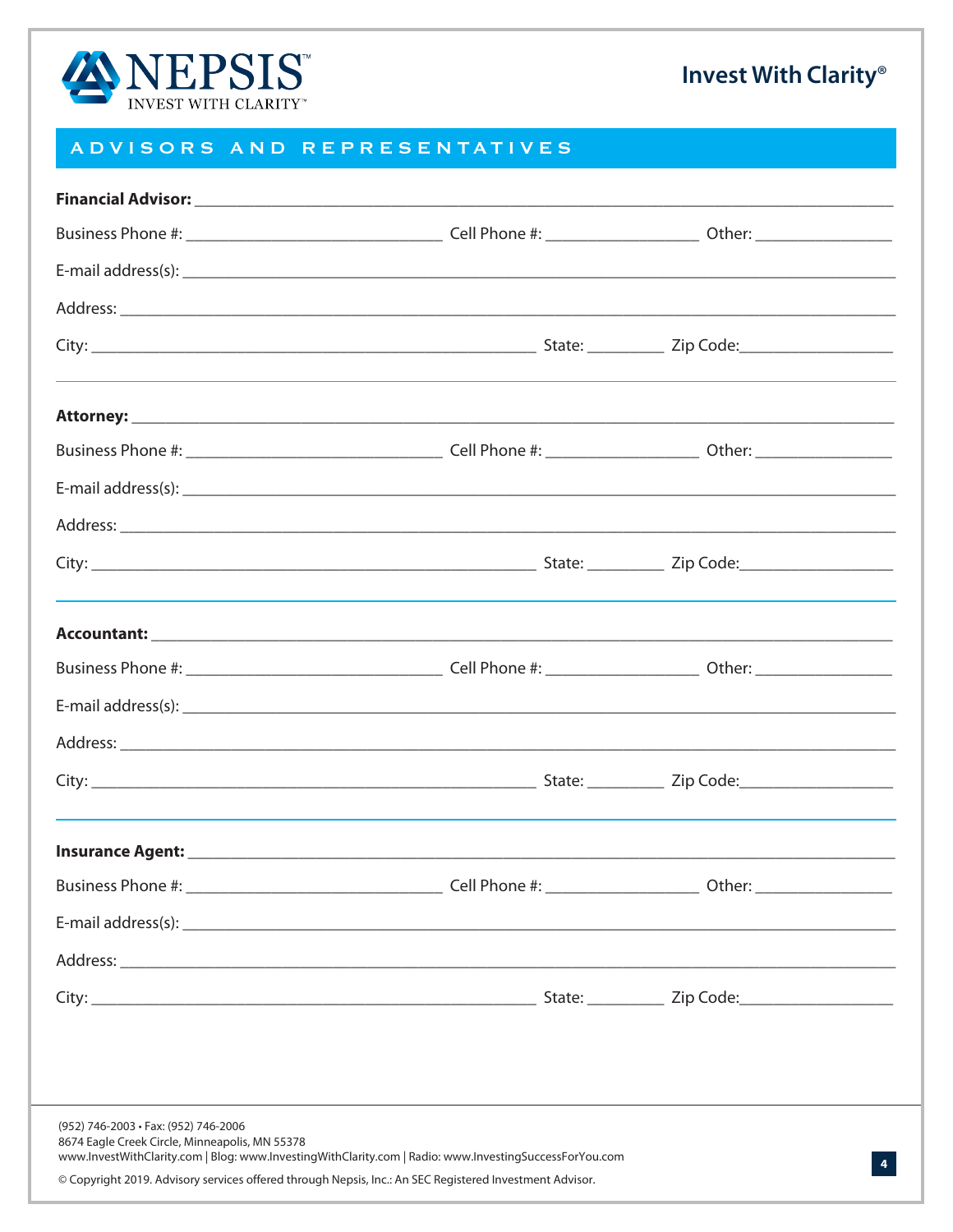

#### ADVISORS AND REPRESENTATIVES

| E-mail address(s): example and a series of the series of the series of the series of the series of the series of the series of the series of the series of the series of the series of the series of the series of the series |                |
|-------------------------------------------------------------------------------------------------------------------------------------------------------------------------------------------------------------------------------|----------------|
|                                                                                                                                                                                                                               |                |
|                                                                                                                                                                                                                               |                |
|                                                                                                                                                                                                                               |                |
|                                                                                                                                                                                                                               |                |
|                                                                                                                                                                                                                               |                |
|                                                                                                                                                                                                                               |                |
| <b>Notes:</b>                                                                                                                                                                                                                 |                |
|                                                                                                                                                                                                                               |                |
| (952) 746-2003 · Fax: (952) 746-2006                                                                                                                                                                                          |                |
| 8674 Eagle Creek Circle, Minneapolis, MN 55378<br>www.InvestWithClarity.com   Blog: www.InvestingWithClarity.com   Radio: www.InvestingSuccessForYou.com                                                                      | 5 <sup>5</sup> |
| © Copyright 2019. Advisory services offered through Nepsis, Inc.: An SEC Registered Investment Advisor.                                                                                                                       |                |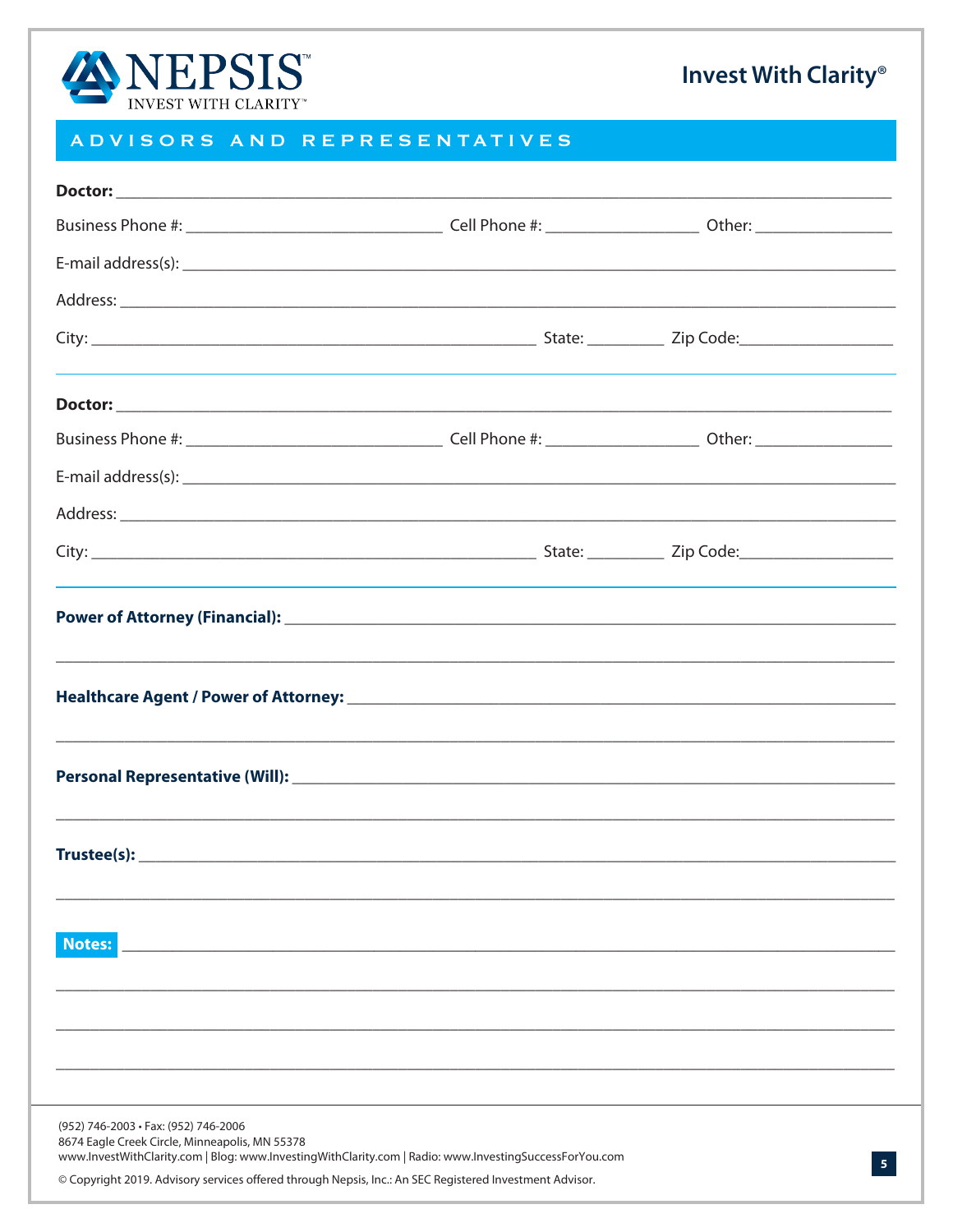

#### LOCATION OF IMPORTANT RECORDS

| <b>Records in My Home are Located:</b> |  |  |  |
|----------------------------------------|--|--|--|
|                                        |  |  |  |

**Records in My Office are Located: \_\_\_\_\_\_\_\_\_\_\_\_\_\_\_\_\_\_\_\_\_\_\_\_\_\_\_\_\_\_\_\_\_\_\_\_\_\_\_\_\_\_\_\_\_\_\_\_\_\_\_\_\_\_\_\_\_\_\_\_\_\_\_\_\_\_\_\_\_**

**My Safe Deposit Box is Located: \_\_\_\_\_\_\_\_\_\_\_\_\_\_\_\_\_\_\_\_\_\_\_\_\_\_\_\_\_\_\_\_\_\_\_\_\_\_\_\_\_\_\_\_\_\_\_\_\_\_\_\_\_\_\_\_\_\_\_\_\_\_\_\_\_\_\_\_\_\_\_**

**Digital Records are Located (i.e. Flash Drive, Storage Media, Computer Hard Drive, Cloud Drive, etc.):**

**\_\_\_\_\_\_\_\_\_\_\_\_\_\_\_\_\_\_\_\_\_\_\_\_\_\_\_\_\_\_\_\_\_\_\_\_\_\_\_\_\_\_\_\_\_\_\_\_** Password: **\_\_\_\_\_\_\_\_\_\_\_\_\_\_\_\_\_\_\_\_\_\_\_\_\_\_\_\_\_\_\_\_\_\_\_\_\_\_\_\_\_**

**\_\_\_\_\_\_\_\_\_\_\_\_\_\_\_\_\_\_\_\_\_\_\_\_\_\_\_\_\_\_\_\_\_\_\_\_\_\_\_\_\_\_\_\_\_\_\_\_\_\_\_\_\_\_\_\_\_\_\_\_\_\_\_\_\_\_\_\_\_\_\_\_\_\_\_\_\_\_\_\_\_\_\_\_\_\_\_\_\_\_\_\_\_\_\_\_\_\_\_**

**\_\_\_\_\_\_\_\_\_\_\_\_\_\_\_\_\_\_\_\_\_\_\_\_\_\_\_\_\_\_\_\_\_\_\_\_\_\_\_\_\_\_\_\_\_\_\_\_\_\_\_\_\_\_\_\_\_\_\_\_\_\_\_\_\_\_\_\_\_\_\_\_\_\_\_\_\_\_\_\_\_\_\_\_\_\_\_\_\_\_\_\_\_\_\_\_\_\_\_**

**\_\_\_\_\_\_\_\_\_\_\_\_\_\_\_\_\_\_\_\_\_\_\_\_\_\_\_\_\_\_\_\_\_\_\_\_\_\_\_\_\_\_\_\_\_\_\_\_\_\_\_\_\_\_\_\_\_\_\_\_\_\_\_\_\_\_\_\_\_\_\_\_\_\_\_\_\_\_\_\_\_\_\_\_\_\_\_\_\_\_\_\_\_\_\_\_\_\_\_**

**\_\_\_\_\_\_\_\_\_\_\_\_\_\_\_\_\_\_\_\_\_\_\_\_\_\_\_\_\_\_\_\_\_\_\_\_\_\_\_\_\_\_\_\_\_\_\_\_** Password: **\_\_\_\_\_\_\_\_\_\_\_\_\_\_\_\_\_\_\_\_\_\_\_\_\_\_\_\_\_\_\_\_\_\_\_\_\_\_\_\_\_ \_\_\_\_\_\_\_\_\_\_\_\_\_\_\_\_\_\_\_\_\_\_\_\_\_\_\_\_\_\_\_\_\_\_\_\_\_\_\_\_\_\_\_\_\_\_\_\_** Password: **\_\_\_\_\_\_\_\_\_\_\_\_\_\_\_\_\_\_\_\_\_\_\_\_\_\_\_\_\_\_\_\_\_\_\_\_\_\_\_\_\_**

| <b>Location:</b>                               | <b>Home</b> | <b>Office</b> | <b>Safe Deposit</b> | <b>Digital</b> | <b>Other</b> |
|------------------------------------------------|-------------|---------------|---------------------|----------------|--------------|
| <b>Example: Tax Returns</b>                    | $\mathbf x$ |               |                     | x-Dropbox      |              |
|                                                |             |               |                     |                |              |
|                                                |             |               |                     |                |              |
| Healthcare / Advanced Directive / Living Will: |             |               |                     |                |              |
| Power of Attorney (Financial):                 |             |               |                     |                |              |
| Birth Certificate / Citizenship Papers:        |             |               |                     |                |              |
| <b>Marriage Documents:</b>                     |             |               |                     |                |              |
| <b>Tax Returns:</b>                            |             |               |                     |                |              |
| <b>Insurance Policies:</b>                     |             |               |                     |                |              |
| Deeds & Other Real Estate Documents:           |             |               |                     |                |              |
| <b>Vehicle Titles:</b>                         |             |               |                     |                |              |
| Investment Account Information:                |             |               |                     |                |              |
| Outstanding Loan/Creditor Information:         |             |               |                     |                |              |
| <b>Credit Cards:</b>                           |             |               |                     |                |              |
| Personal Valuables:                            |             |               |                     |                |              |
| Other:                                         |             |               |                     |                |              |
| Other:                                         |             |               |                     |                |              |

(952) 746-2003 · Fax: (952) 746-2006

8674 Eagle Creek Circle, Minneapolis, MN 55378

www.lnvestWithClarity.com | Blog: www.lnvestingWithClarity.com | Radio: www.lnvestingSuccessForYou.com

© Copyright 2019. Advisory services offered through Nepsis, Inc.: An SEC Registered Investment Advisor.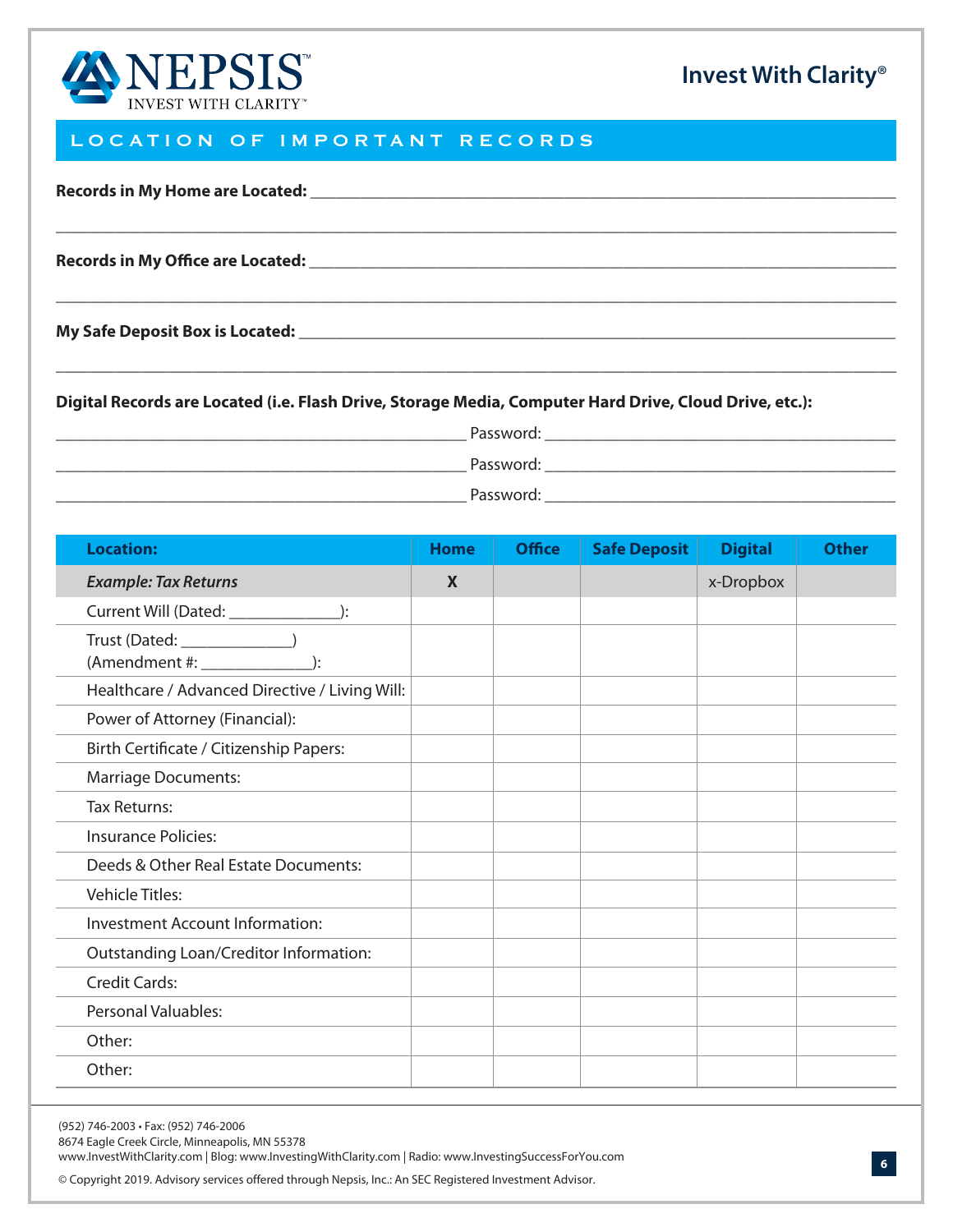

### IN THE EVENT OF MY DEATH

| I am an organ donor: O Yes O No                                                                                                                                                                                   |  |
|-------------------------------------------------------------------------------------------------------------------------------------------------------------------------------------------------------------------|--|
|                                                                                                                                                                                                                   |  |
|                                                                                                                                                                                                                   |  |
|                                                                                                                                                                                                                   |  |
|                                                                                                                                                                                                                   |  |
| I Odo wish to be cremated O do not wish to be cremated                                                                                                                                                            |  |
|                                                                                                                                                                                                                   |  |
| I have a deceased O spouse O parent O child and I O do O do not wish to be buried next to them.                                                                                                                   |  |
|                                                                                                                                                                                                                   |  |
| ,我们也不能在这里的人,我们也不能在这里的人,我们也不能在这里的人,我们也不能在这里的人,我们也不能在这里的人,我们也不能在这里的人,我们也不能在这里的人,我们也                                                                                                                                 |  |
|                                                                                                                                                                                                                   |  |
|                                                                                                                                                                                                                   |  |
|                                                                                                                                                                                                                   |  |
|                                                                                                                                                                                                                   |  |
|                                                                                                                                                                                                                   |  |
|                                                                                                                                                                                                                   |  |
|                                                                                                                                                                                                                   |  |
|                                                                                                                                                                                                                   |  |
|                                                                                                                                                                                                                   |  |
|                                                                                                                                                                                                                   |  |
|                                                                                                                                                                                                                   |  |
|                                                                                                                                                                                                                   |  |
|                                                                                                                                                                                                                   |  |
|                                                                                                                                                                                                                   |  |
| (952) 746-2003 • Fax: (952) 746-2006<br>8674 Eagle Creek Circle, Minneapolis, MN 55378                                                                                                                            |  |
| www.InvestWithClarity.com   Blog: www.InvestingWithClarity.com   Radio: www.InvestingSuccessForYou.com<br>© Copyright 2019. Advisory services offered through Nepsis, Inc.: An SEC Registered Investment Advisor. |  |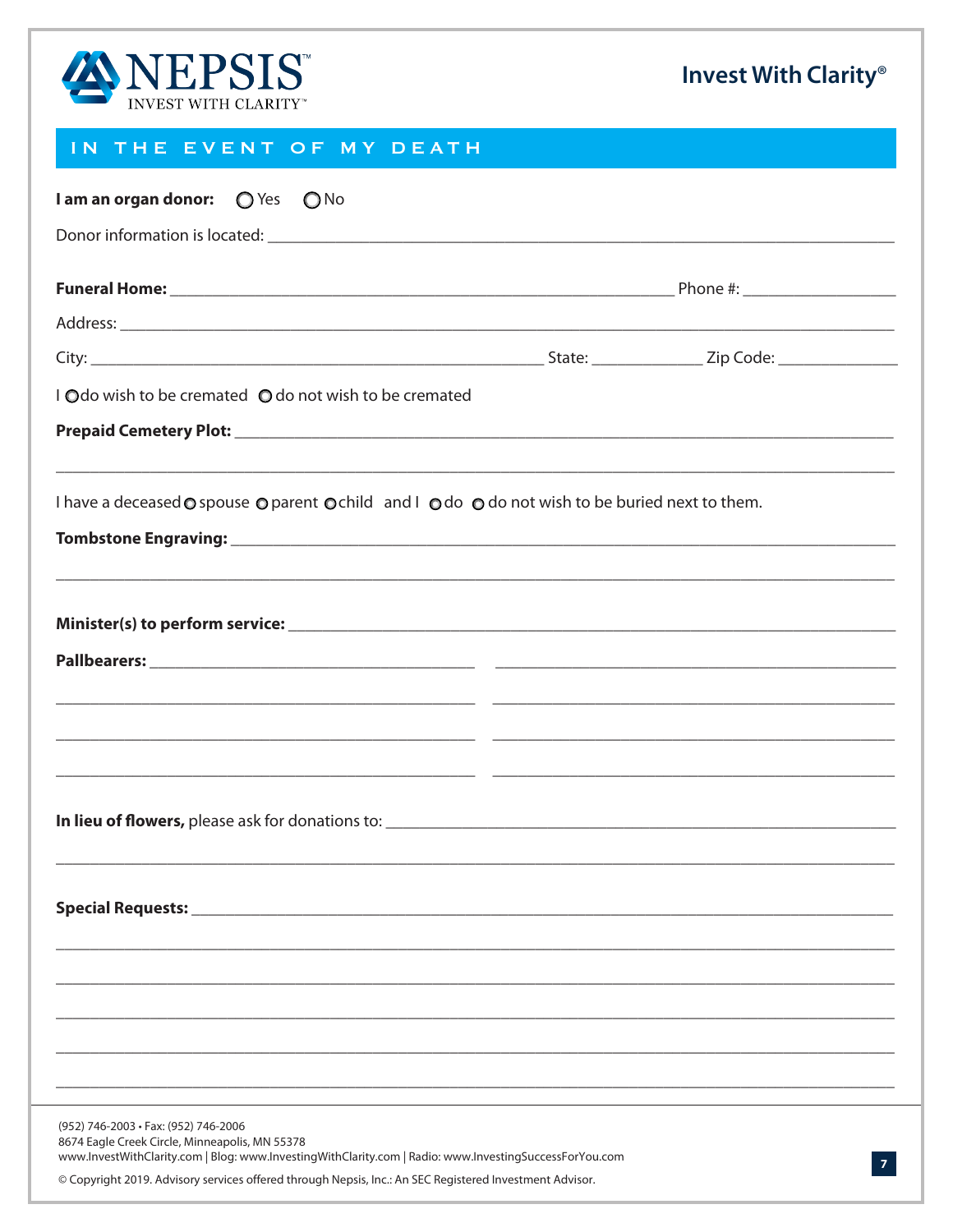

#### ASSETS AND LIABILITIES

#### $\Box$  In lieu of providing Asset & Liability information here, I request you contact the following advisor(s):

| <b>Asset:</b>                 | <b>Description</b> | <b>Ownership / Title</b> | <b>Company</b>       | <b>Notes</b><br>(include approx. value if you wish) |
|-------------------------------|--------------------|--------------------------|----------------------|-----------------------------------------------------|
| <b>Ex: Retirement Account</b> | <b>IRA, 401k</b>   | John                     | <b>TD Ameritrade</b> |                                                     |
| <b>Ex: Real Estate</b>        | Cabin              | John & Jane              |                      | <b>Grand Marais, MN</b>                             |
| <b>Ex: Investment Account</b> | <b>Brokerage</b>   | John                     | <b>TD Ameritrade</b> | TOD in place                                        |
| <b>Real Estate:</b>           |                    |                          |                      |                                                     |
| <b>Real Estate:</b>           |                    |                          |                      |                                                     |
| <b>Real Estate:</b>           |                    |                          |                      |                                                     |
| <b>Retirement Account:</b>    |                    |                          |                      |                                                     |
| <b>Retirement Account:</b>    |                    |                          |                      |                                                     |
| <b>Retirement Account:</b>    |                    |                          |                      |                                                     |
| <b>Bank Account:</b>          |                    |                          |                      |                                                     |
| <b>Bank Account:</b>          |                    |                          |                      |                                                     |
| <b>Bank Account:</b>          |                    |                          |                      |                                                     |
| <b>Investment Account:</b>    |                    |                          |                      |                                                     |
| <b>Investment Account:</b>    |                    |                          |                      |                                                     |
| <b>Investment Account:</b>    |                    |                          |                      |                                                     |
| <b>Investment Account:</b>    |                    |                          |                      |                                                     |
| Mortgage:                     |                    |                          |                      |                                                     |
| Mortgage:                     |                    |                          |                      |                                                     |
| Loan or Credit Account:       |                    |                          |                      |                                                     |
| Loan or Credit Account:       |                    |                          |                      |                                                     |
| Loan or Credit Account:       |                    |                          |                      |                                                     |
| Loan or Credit Account:       |                    |                          |                      |                                                     |
| Other:                        |                    |                          |                      |                                                     |
| Other:                        |                    |                          |                      |                                                     |
| Other:                        |                    |                          |                      |                                                     |
| Other:                        |                    |                          |                      |                                                     |

(952) 746-2003 · Fax: (952) 746-2006

8674 Eagle Creek Circle, Minneapolis, MN 55378

www.InvestWithClarity.com | Blog: www.InvestingWithClarity.com | Radio: www.InvestingSuccessForYou.com

© Copyright 2019. Advisory services offered through Nepsis, Inc.: An SEC Registered Investment Advisor.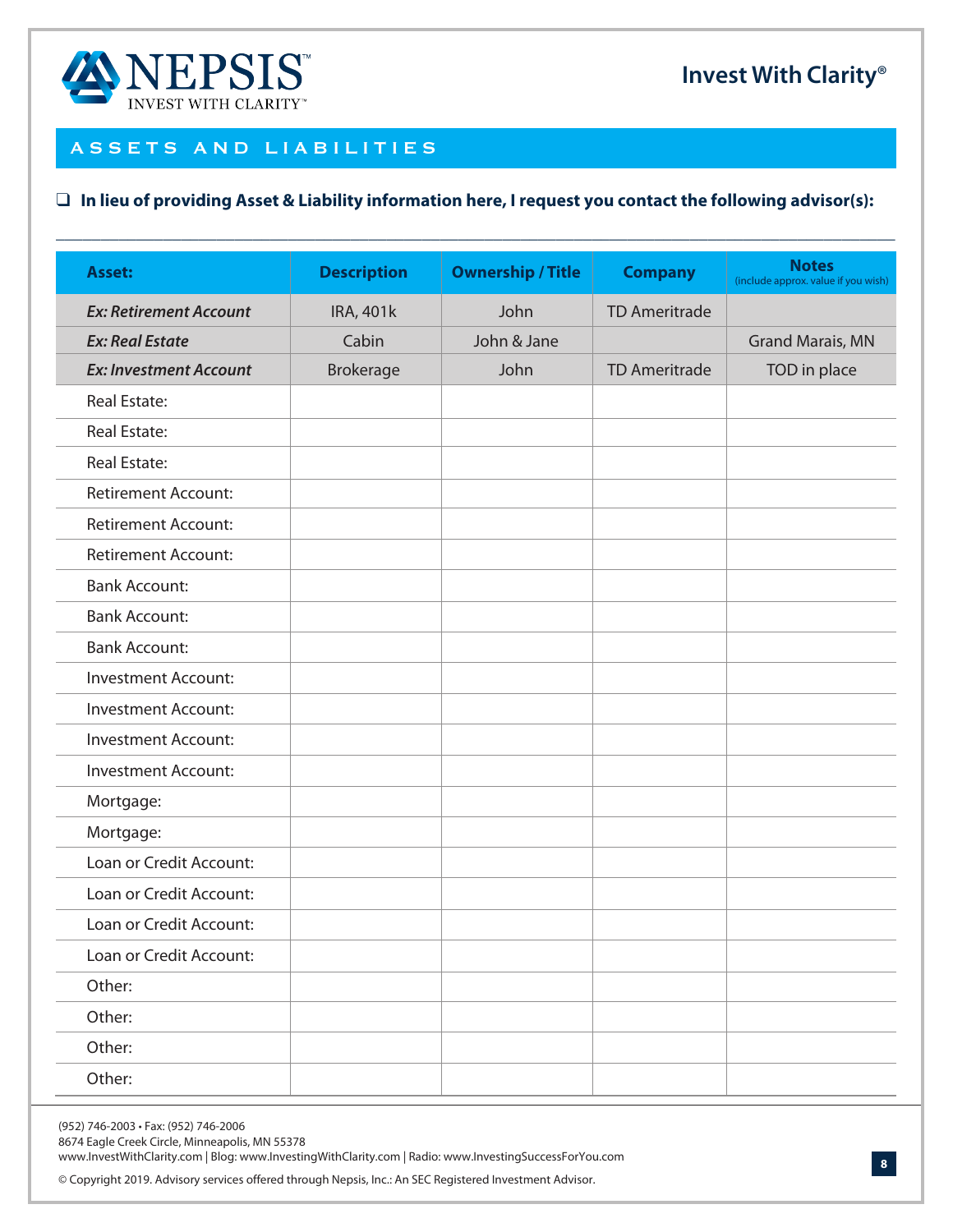

#### FAMILY HISTORY

| ,我们就会在这里的,我们就会在这里的,我们就会在这里的,我们就会在这里,我们就会在这里的,我们就会在这里,我们就会在这里的。""我们,我们就会不会不会。""我们 |
|----------------------------------------------------------------------------------|
|                                                                                  |
|                                                                                  |
|                                                                                  |
|                                                                                  |
| ,我们就会在这里的,我们就会在这里的,我们就会在这里,我们就会在这里的时候,我们就会在这里,我们就会在这里的时候,我们就会在这里,我们就会在这里的时候,我们就会 |
| DESIRES FOR MY FAMILY                                                            |
|                                                                                  |

I hope my family will use its inheritance from me to accomplish the following goals in their lives: \_\_\_\_\_\_\_\_\_\_

(952) 746-2003 · Fax: (952) 746-2006 8674 Eagle Creek Circle, Minneapolis, MN 55378 www.lnvestWithClarity.com | Blog: www.lnvestingWithClarity.com | Radio: www.lnvestingSuccessForYou.com

© Copyright 2019. Advisory services offered through Nepsis, Inc.: An SEC Registered Investment Advisor.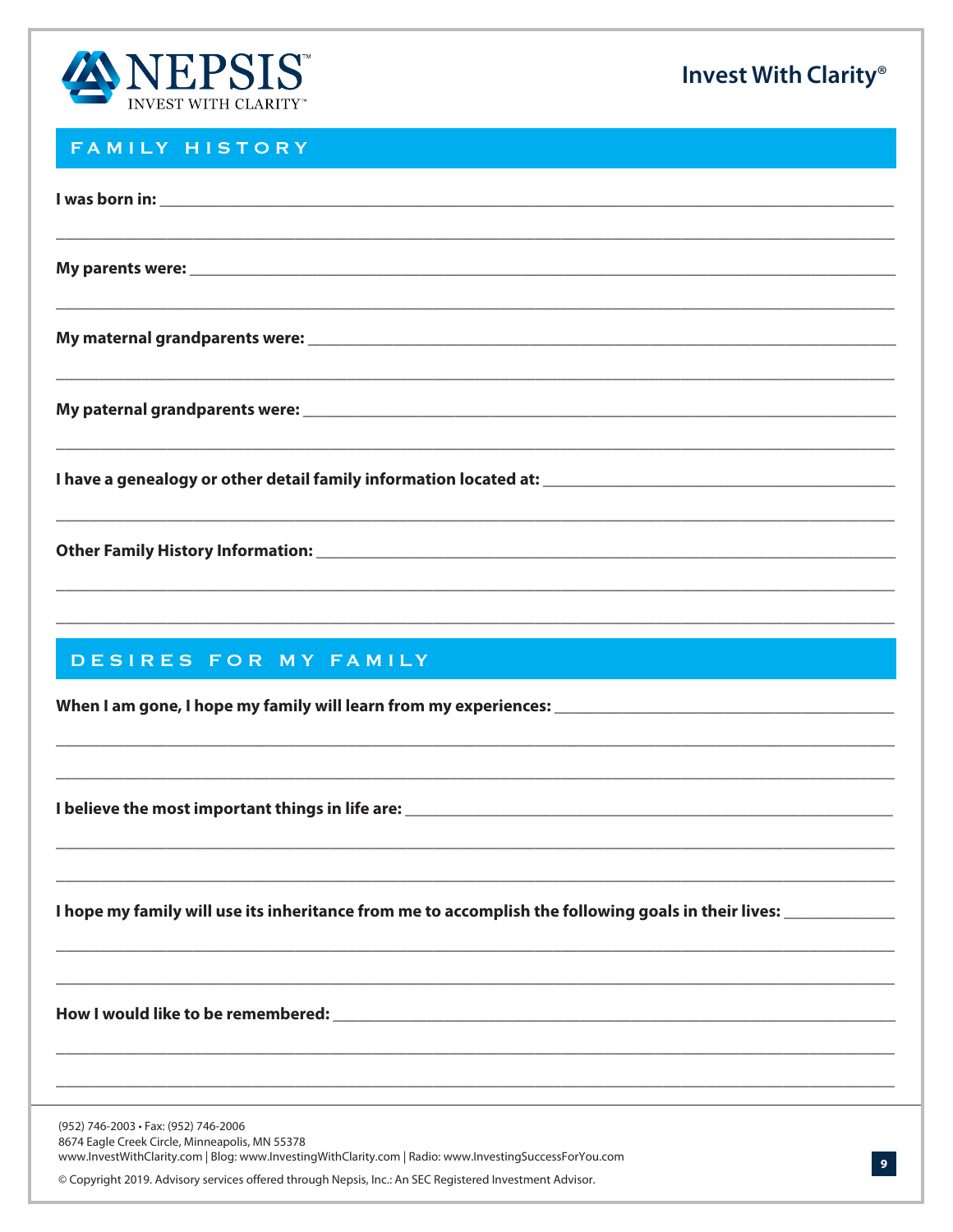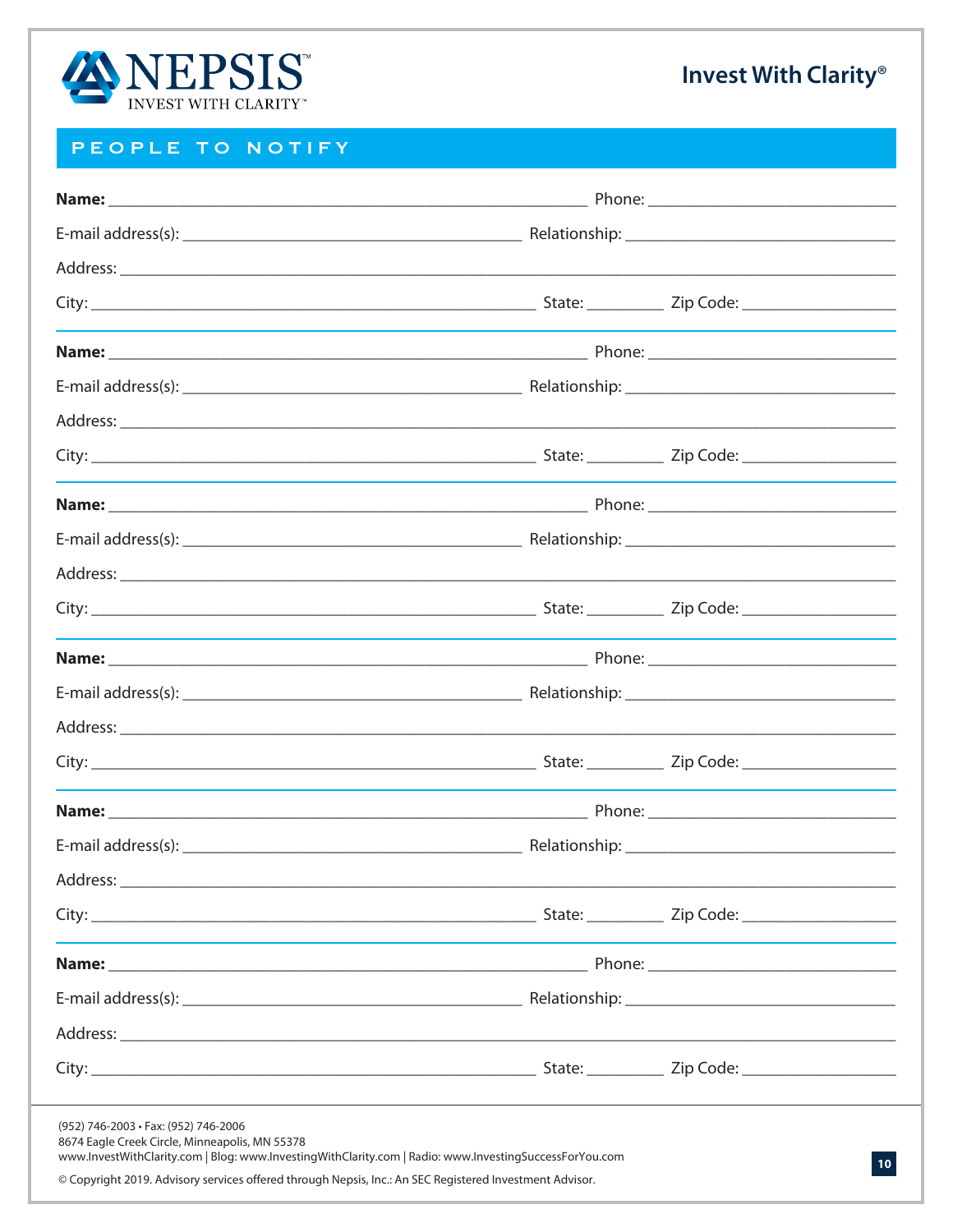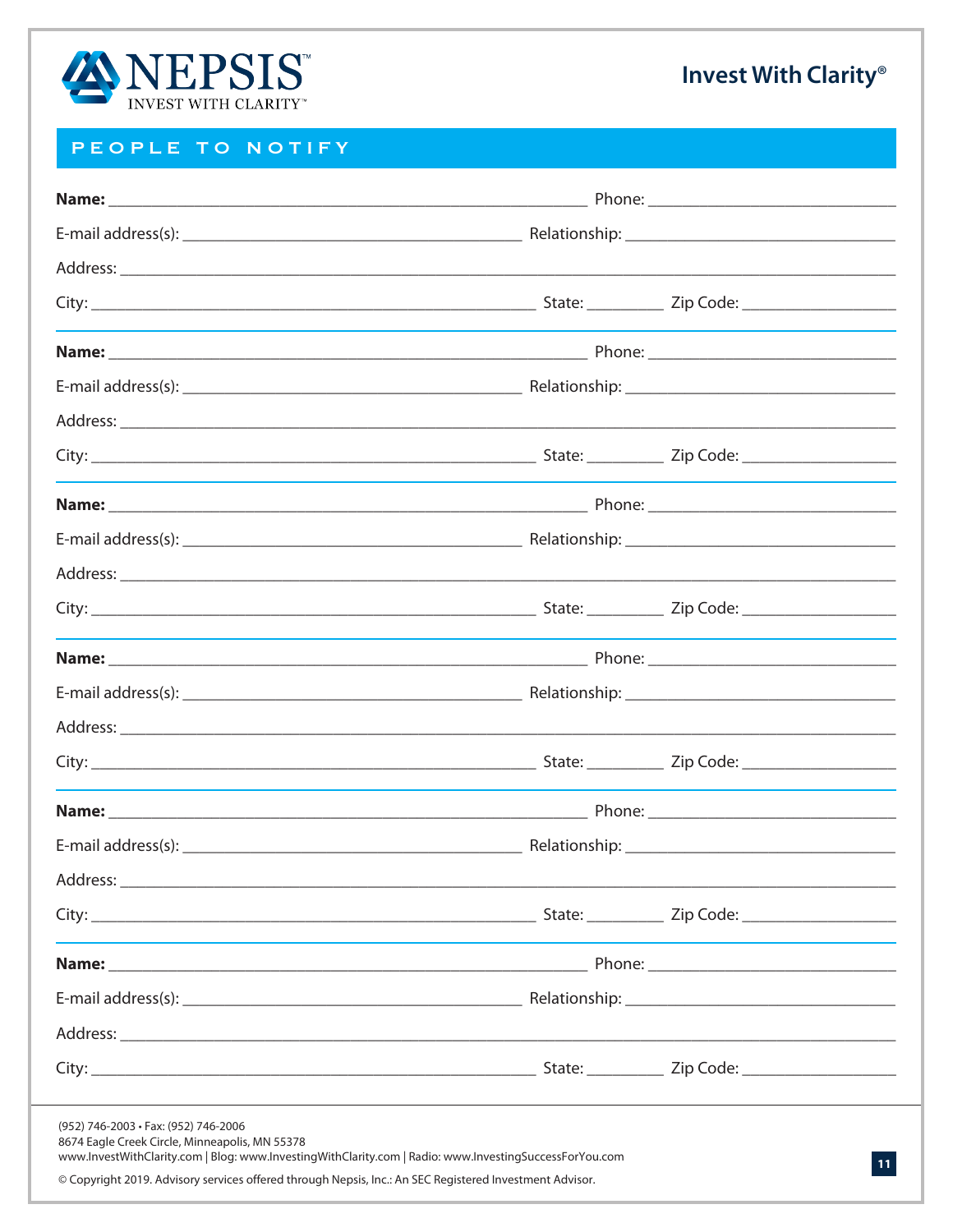

| (952) 746-2003 · Fax: (952) 746-2006<br>8674 Eagle Creek Circle, Minneapolis, MN 55378<br>www.InvestWithClarity.com   Blog: www.InvestingWithClarity.com   Radio: www.InvestingSuccessForYou.com<br>© Copyright 2019. Advisory services offered through Nepsis, Inc.: An SEC Registered Investment Advisor. |  |  |  |  |
|-------------------------------------------------------------------------------------------------------------------------------------------------------------------------------------------------------------------------------------------------------------------------------------------------------------|--|--|--|--|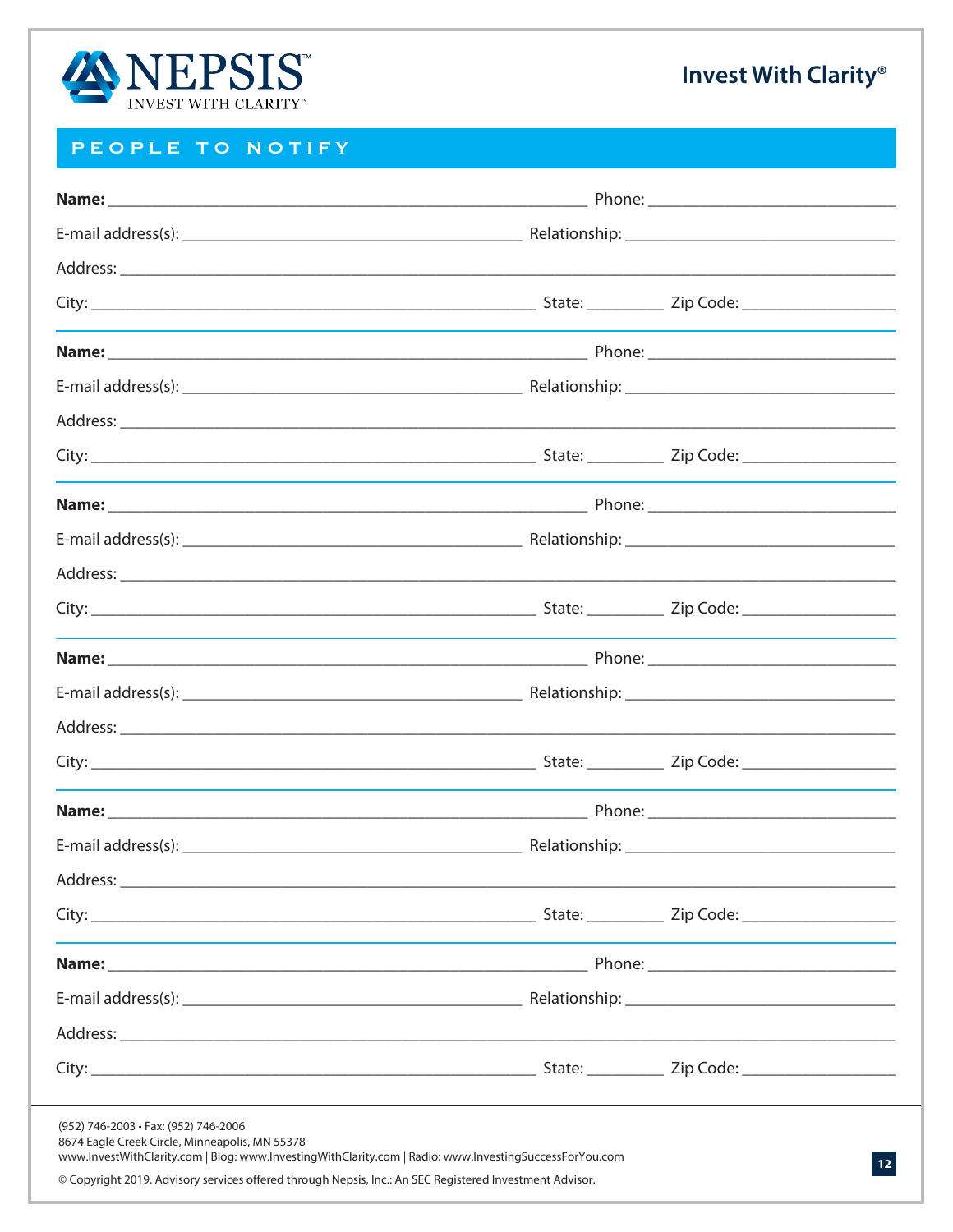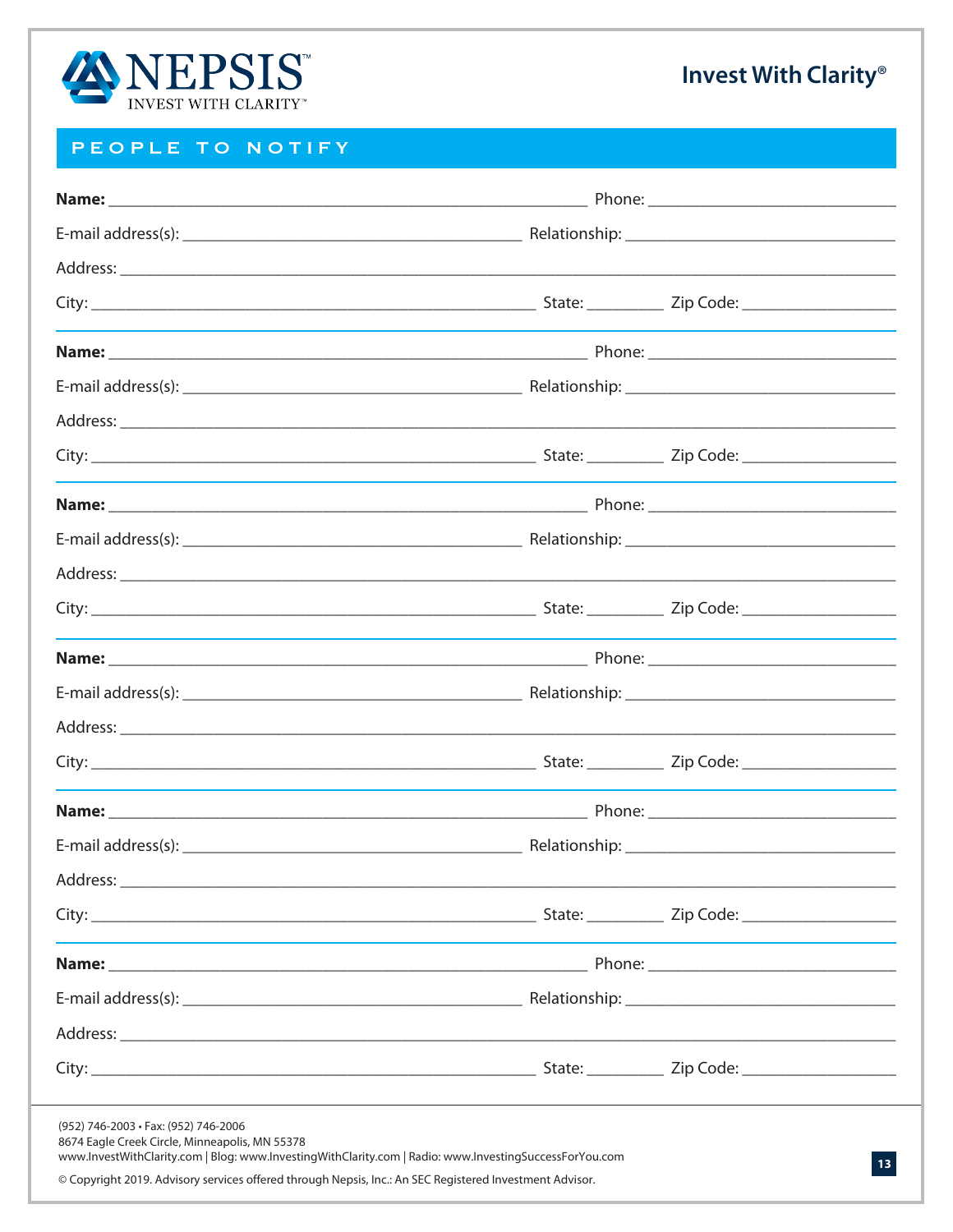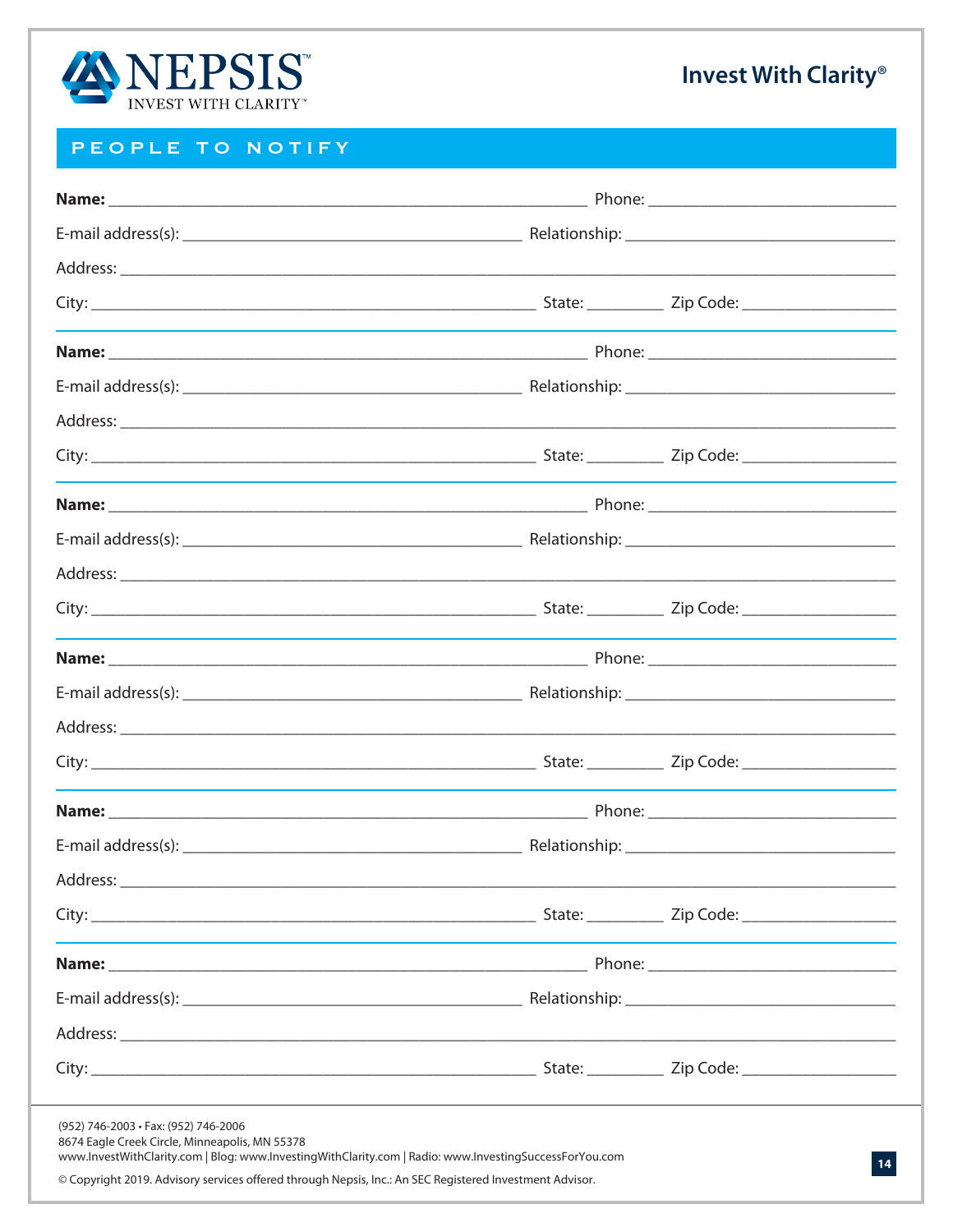

| www.InvestWithClarity.com   Blog: www.InvestingWithClarity.com   Radio: www.InvestingSuccessForYou.com<br>© Copyright 2019. Advisory services offered through Nepsis, Inc.: An SEC Registered Investment Advisor. |  |  |
|-------------------------------------------------------------------------------------------------------------------------------------------------------------------------------------------------------------------|--|--|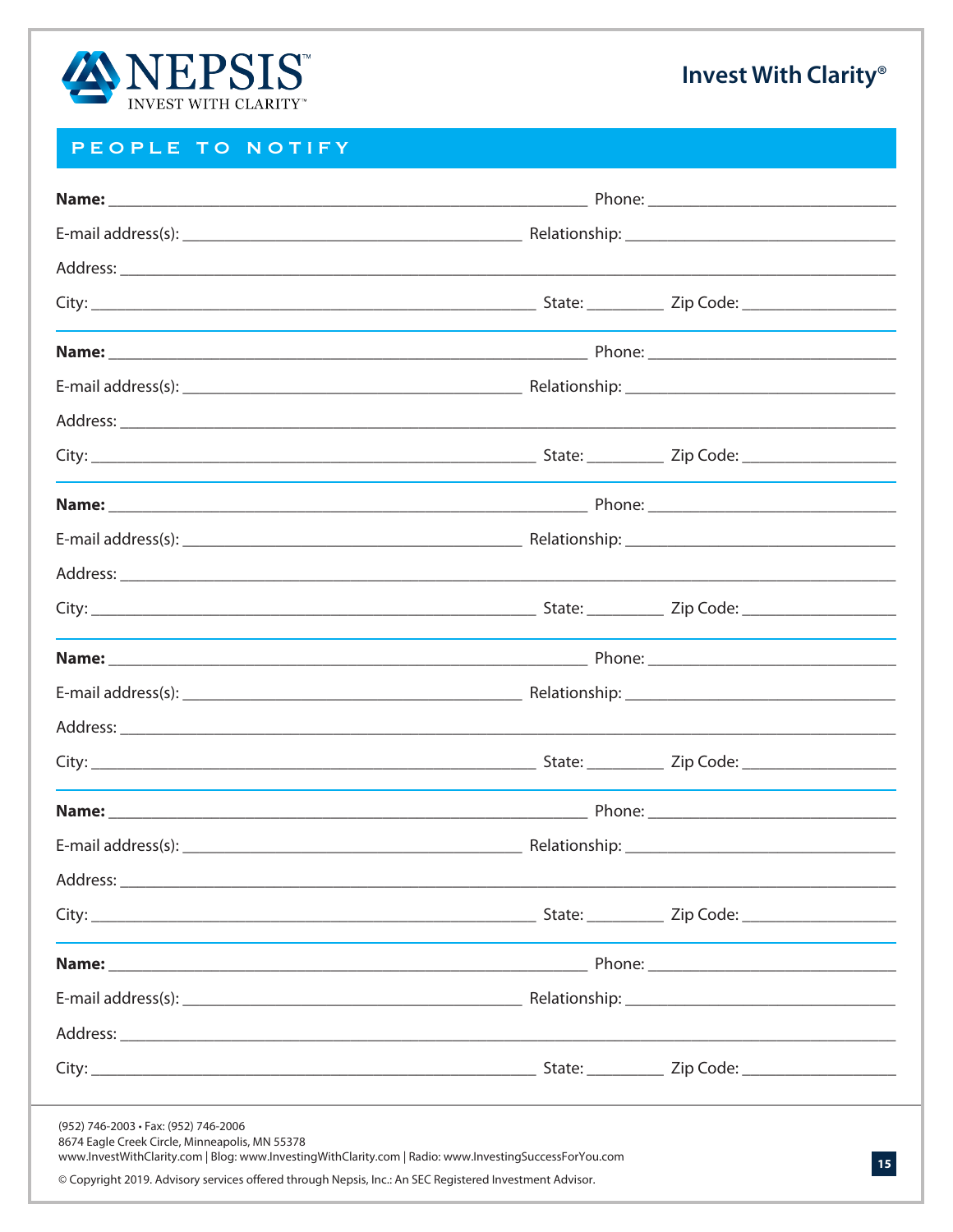

| <b>SIGNED</b>                                                                          |                                                                                                                                                                                                                                      |
|----------------------------------------------------------------------------------------|--------------------------------------------------------------------------------------------------------------------------------------------------------------------------------------------------------------------------------------|
|                                                                                        |                                                                                                                                                                                                                                      |
|                                                                                        |                                                                                                                                                                                                                                      |
|                                                                                        |                                                                                                                                                                                                                                      |
| Copies Delivered to: ______                                                            |                                                                                                                                                                                                                                      |
|                                                                                        |                                                                                                                                                                                                                                      |
|                                                                                        |                                                                                                                                                                                                                                      |
|                                                                                        |                                                                                                                                                                                                                                      |
|                                                                                        |                                                                                                                                                                                                                                      |
|                                                                                        |                                                                                                                                                                                                                                      |
| (952) 746-2003 · Fax: (952) 746-2006<br>8674 Eagle Creek Circle, Minneapolis, MN 55378 | www.InvestWithClarity.com   Blog: www.InvestingWithClarity.com   Radio: www.InvestingSuccessForYou.com<br>16 <sub>1</sub><br>© Copyright 2019. Advisory services offered through Nepsis, Inc.: An SEC Registered Investment Advisor. |